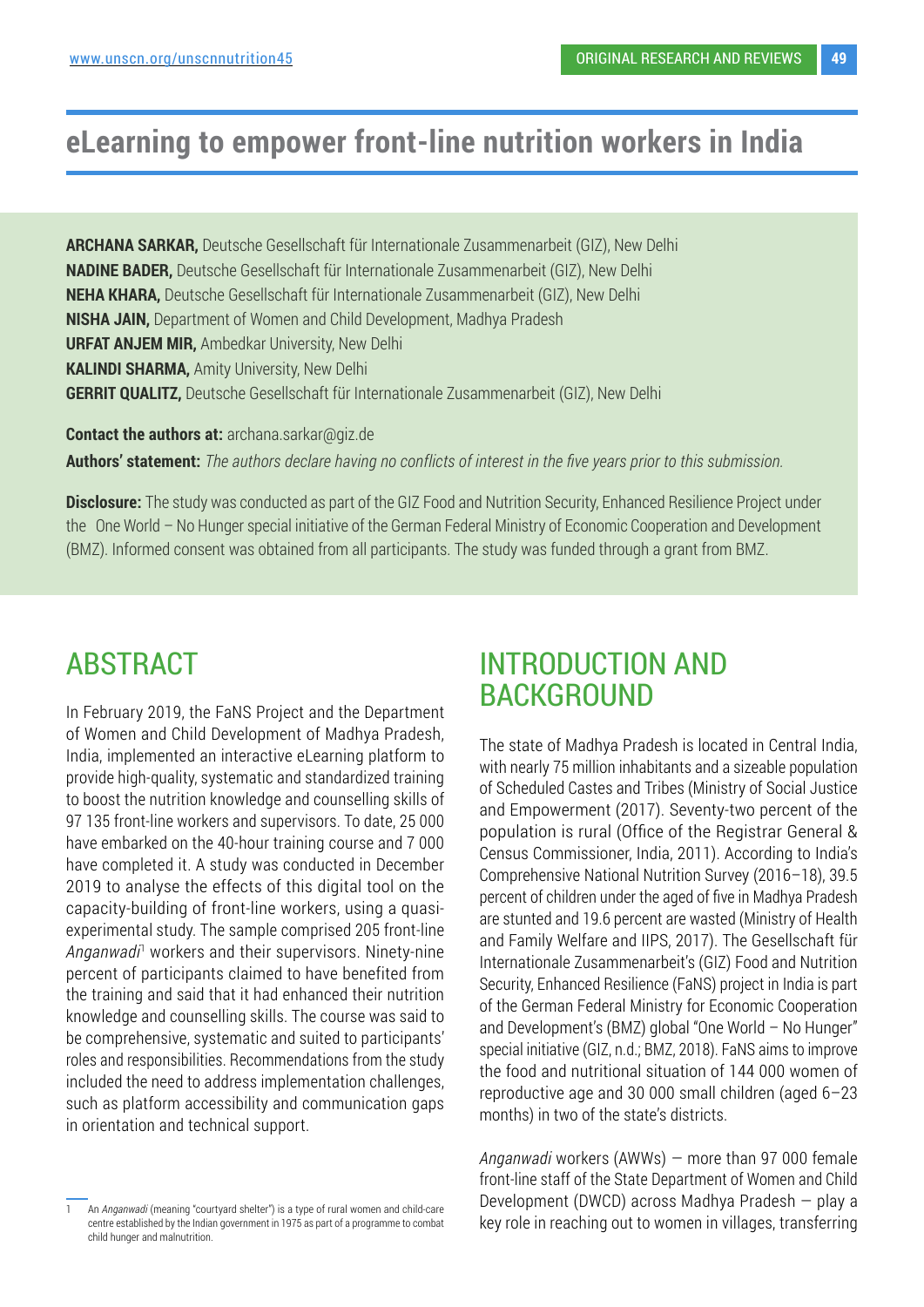nutrition knowledge and encouraging behavioural change to good nutrition and hygiene practices. They are recruited directly from villages by DWCD. However, AWWs often have knowledge gaps on nutritional topics, such as complementary feeding or malnutrition management, and lack counselling skills. The DWCD gives them an initial, 26-day residential induction course at training centres when they start, with refresher training sessions every two years. In these traditional classroom settings, they learn about their roles and responsibilities, as well as woman and child health/nutrition entitlements under existing policies and schemes. AWWs are responsible for the health/nutrition of women and children, for example, by providing hot, cooked meals for preschool children aged 3–6 years at local *Anganwadi* centres, monitoring children's growth, conducting home visits to counsel or to provide take-home rations for pregnant women and children under three years of age. With so many daily duties, they lack access to structured and standardized (further) training possibilities, especially in remote locations. Furthermore, their educational levels vary, from primary schooling to graduate education. High-quality, standardized, in-depth training is lacking.

To fill this gap, the FaNS project, together with the DWCD in Madhya Pradesh, developed an interactive eLearning training platform, called *Anganwadi Shiksha*, to systematically build the capacity of the state's AWWs. *Anganwadi Shiksha* consists of structured, self-paced learning content in seven modules, divided into 44 chapters. The content is a compressed version of the DWCD's extensive classroom training. Topics include growth monitoring, macro- and micronutrients, malnutrition management, information education and communication (IEC), early childhood care and education, community participation and sectoral management (for supervisors) (Figure 1). Counselling skills are integrated into all topics. The eLearning course has engaging visuals, quizzes and narrations in a simple form of Hindi. The animated visuals are culturally appropriate in terms of local-community scenes, AWW dress code, local dialect, food groups and cuisines. Even illiterate AWWs can complete the course, as it is completely audio-visual. The software is open source, with 40 hours of learning and certification by the DWCD upon course completion.

#### **Figure 1.** STRUCTURE OF THE ANGANWADI SHIKSHA eLEARNING COURSE

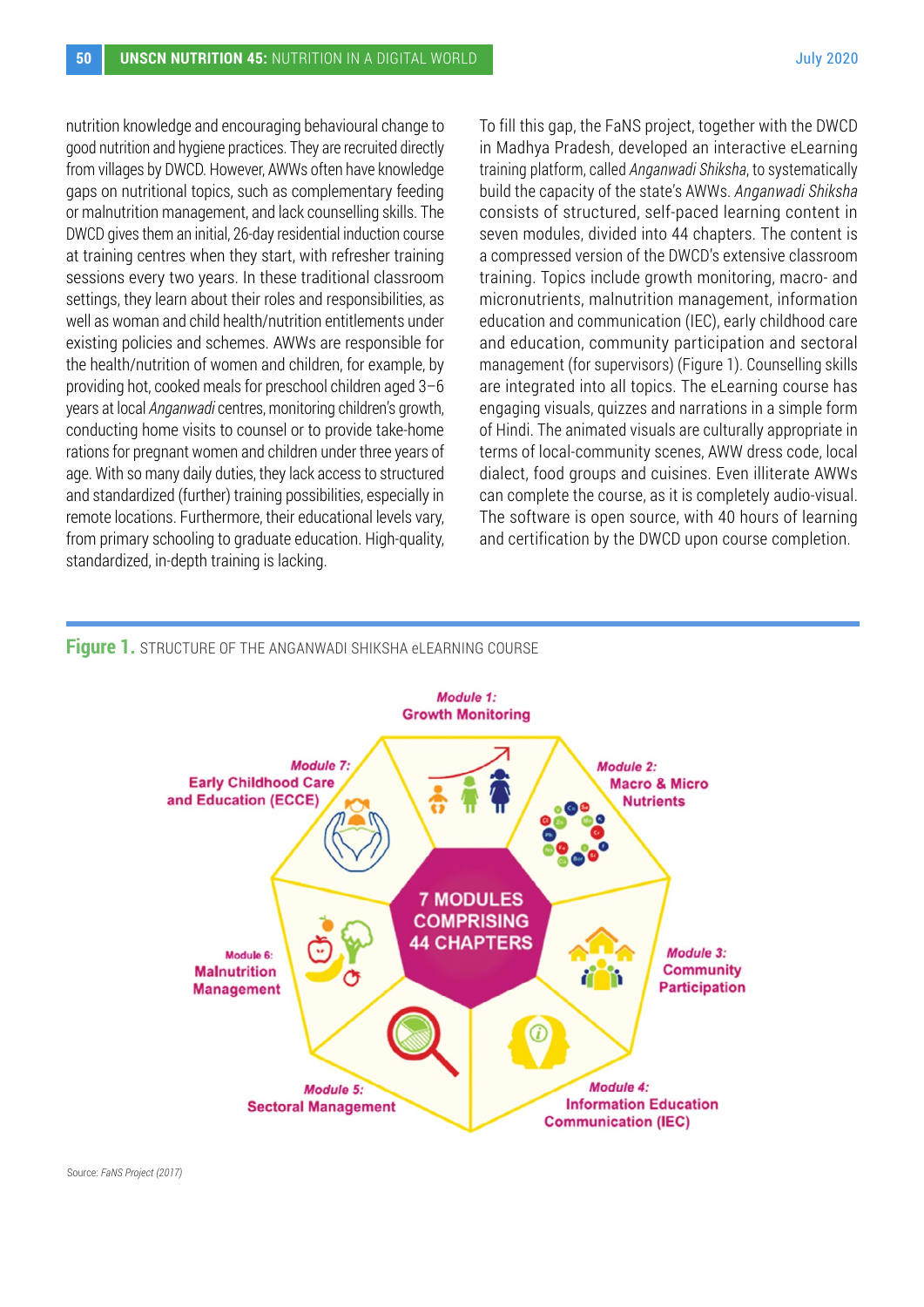The platform has been integrated into the state DWCD management information system (MIS) to ensure institutionalization and ownership by the Department. This also offers the opportunity to track the learning status of the AWWs enrolled across the state through a live dashboard. The MIS is accessed monthly by the AWWs and more than 3500 supervisors through computers, tablets or smartphones.

The rollout of Anganwadi Shiksha across Madhya Pradesh began in February 2019. In collaboration with the DWCD, the FaNS project undertook an orientation course in April and May 2019 for supervisors and their district-level line managers to ensure widespread enrolment. As of January 2020, 25 000 AWWs and supervisors had started the course and 7 000 had completed it. The DWCD has made the training mandatory for AWWs. *Anganwadi Shiksha* could benefit more than 97 000 AWWs in Madhya Pradesh and has the potential to reach 1.4 million AWWs in other states across India.

Over the past two decades, web-based learning interventions have shown positive results in enhancing workers´ knowledge, improving communication skills, decreasing the workload of health staff and enhancing workers' ability to manage and recall records (Sukums et al., 2014; Borkum et al., 2015; Bondale et al., 2013; Hong et al., 2011; Khatony et al., 2009; Darbyshire, 2004). There has been a rise in the number of digital interfaces and platforms for assistance, but there are few studies evaluating their performance and how users perceive them.

Consequently, a quasi-experimental study of *Anganwadi Shiksha* was conducted in December 2019 to analyse the platform's ease of use, its boost to knowledge and the improvement in counselling on nutrition-relevant topics. The study also aimed to document challenges to the rollout and long-term implementation of the platform in the state and to provide recommendations for improvement.

# METHODOLOGY

A mixed-method study was used to collect data in two districts of Madhya Pradesh (Hoshangabad and Shivpuri). The participants were 105 AWWs who had completed the eLearning training modules (intervention group) and 100 AWWs who had not been exposed to eLearning platform at the time of data collection (control group). The chosen districts were suggested by the DWCD and were comparable in terms of population characteristics. A random sampling was undertaken in Excel, using the list of AWWs from the DWCD dashboard, in which every third name was selected for the intervention or control groups.

Tools used to collect the data included:

- **• Quantitative questionnaires** (n=105 intervention, n=100 control), with themes to capture information on: sociodemographic information, training needs, ease of use and relevance of the eLearning platform, challenges, achievement of the intended objective, (retention of) knowledge, counselling skills, etc.
- **• in-depth interviews** with nine supervisors and two district-level officials (n=11) to understand perceptions and challenges and the facilitator´s role in the implementation and scale-up of Anganwadi Shiksha
- **• focus-group discussions** (FGDs) (n=6), comprising 6 8 AWWs each, to gain in-depth insights into their perceptions, problems and views on usefulness and gains in terms of knowledge and skills.

The quantitative questionnaire was pre-tested and the research team was trained. The questionnaire was developed in English and translated into Hindi, then translated back into English to ensure reliability. Discussions were held with data collectors to check translated meanings. Informed written consent for audio recording was obtained from all participants.

For the quantitative analysis, the data were entered and analysed in IBM SPSS Statistics version 24. Descriptive frequencies and group comparisons were carried out between the intervention and control groups. Chi-square and t-tests were performed for key statistics. The qualitative data were analysed using qualitative content analysis; the researchers then refined this data manually. The audios of interviews were transcribed and translated from Hindi to English, then entered manually.

# **RESULTS**

### **Sociodemographic data of Anganwadi workers**

The age of the 205 AWWs ranged from 23 to 61 years. On average, they had been working with the DWCD for around 12 years at the time of the study, both in the intervention and the control groups. Most participants belonged to socially disadvantaged populations, as defined by the Government of India, namely, Scheduled Castes or Tribes (Ministry of Social Justice and Empowerment, 2017). In terms of educational qualifications, 68 percent of intervention-group participants and 42 percent of control-group participants were graduates (mainly of the social sciences). Only 11 percent of the control group and 8 percent of the intervention group were educated up to eighth class (the last class before high school), while 18 percent and 3 percent, respectively, had schooling to less than eighth class (Table 1).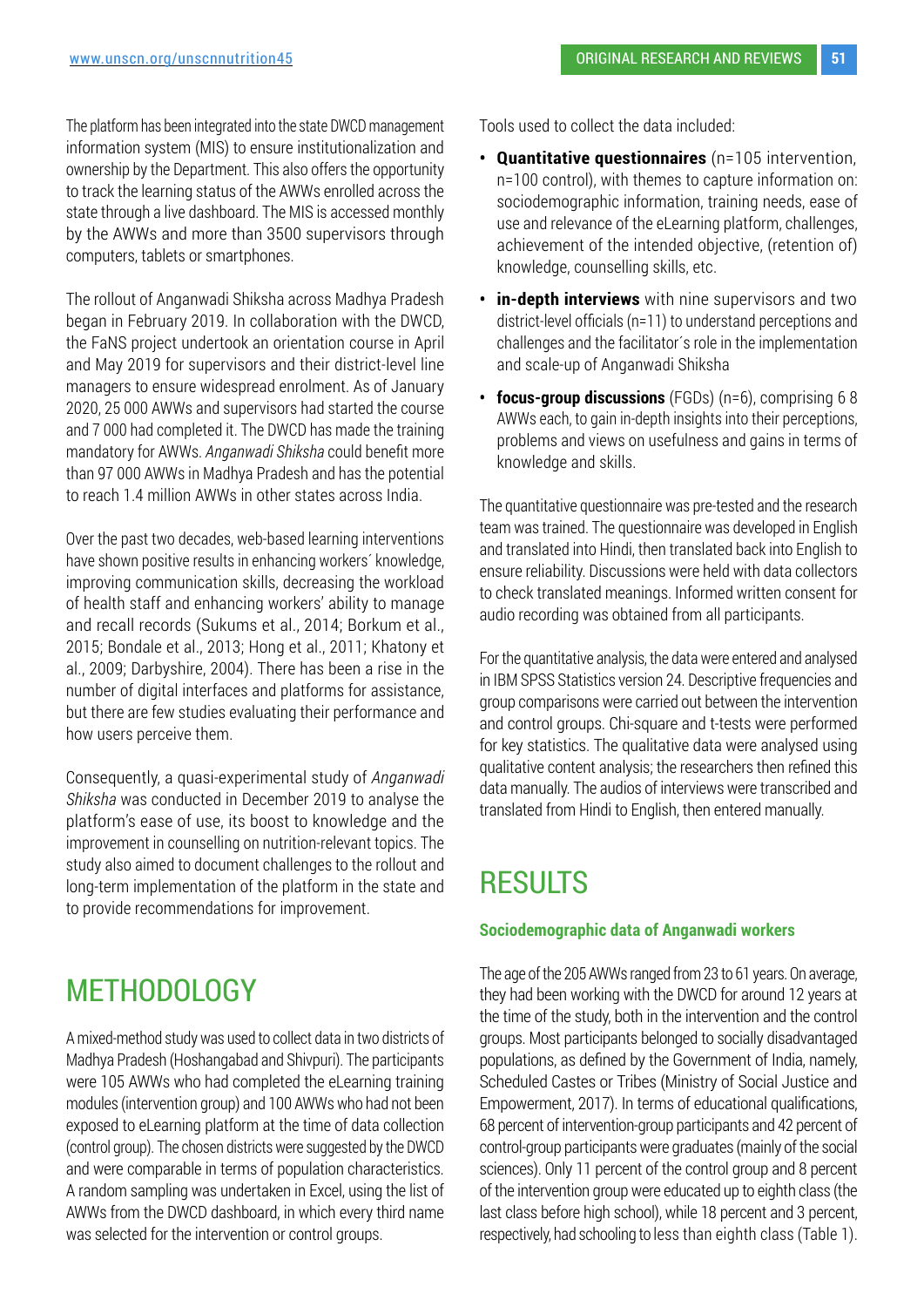## **Table 1.** SOCIODEMOGRAPHIC BREAKDOWN OF FRONT-LINE WORKERS

| <b>Variable</b>                                                                                                                                                                                     | Intervention group $(\%)$ (n=105)      | Control group $(\%)$ (n=100)       |
|-----------------------------------------------------------------------------------------------------------------------------------------------------------------------------------------------------|----------------------------------------|------------------------------------|
| Age (average, years)                                                                                                                                                                                | 40                                     | 40                                 |
| Length of service (average, years)                                                                                                                                                                  | $12.3 \pm$ std. dev. 6.4               | $12.4 \pm$ std. dev. 6.4           |
| Educational qualification (university graduate)                                                                                                                                                     | 67.6%                                  | 42.0%                              |
| Social category<br>(Scheduled Caste (SC), Scheduled Tribe (ST) and Other Backward Castes (OBC),<br>per the Government of India classification (Ministry of Social Justice and<br>Empowerment, 2017) | $OBC = 47.6%$<br>$SC$ and $ST = 16.2%$ | $OBC = 36%$<br>$SC$ and $ST = 19%$ |

## **Awareness of roles and responsibilities and reported training needs**

The eLearning platform helped intervention-group participants acquire increased knowledge on key issues. Completion of the course led to far better awareness of roles and responsibilities in certain areas, such as counselling on breastfeeding (p value: 0.034) and community participation (p value: 0.022) (Table 2).

Among control-group participants, as expected, reported training needs were high: 72 percent reported facing difficulties in performing their job in the field and 97 percent said they would be better equipped in the field if they received more knowledge of nutritional management and enhanced counselling skills.

## **Table 2.** LEVEL OF AWARENESS OF ROLES AND RESPONSIBILITIES

| <b>Variables</b>                                              | <b>Group</b>                    | Mean ± std. dev. (SD) | t     | Sig<br>(p value) |
|---------------------------------------------------------------|---------------------------------|-----------------------|-------|------------------|
| Providing health & nutrition education for women and children | Intervention                    | $3.5\,$<br>SD 0.60    |       | 0.221            |
|                                                               | Control                         | $3.5\,$<br>SD 0.67    | 0.266 |                  |
| Counselling on breastfeeding                                  | Intervention<br>3.9<br>SD 0.35  | 1.017                 | 0.034 |                  |
|                                                               | Control                         | 3.80<br>SD 0.44       |       |                  |
| Home visits                                                   | Intervention<br>3.77<br>SD 0.44 |                       |       | 0.312            |
|                                                               | Control                         | 3.74<br>SD 0.48       | 0.484 |                  |
| Encouraging community participation                           | Intervention                    | 3.67<br>SD 0.49       |       | 0.022            |
|                                                               | Control                         | 3.60<br>SD 0.58       | 1.012 |                  |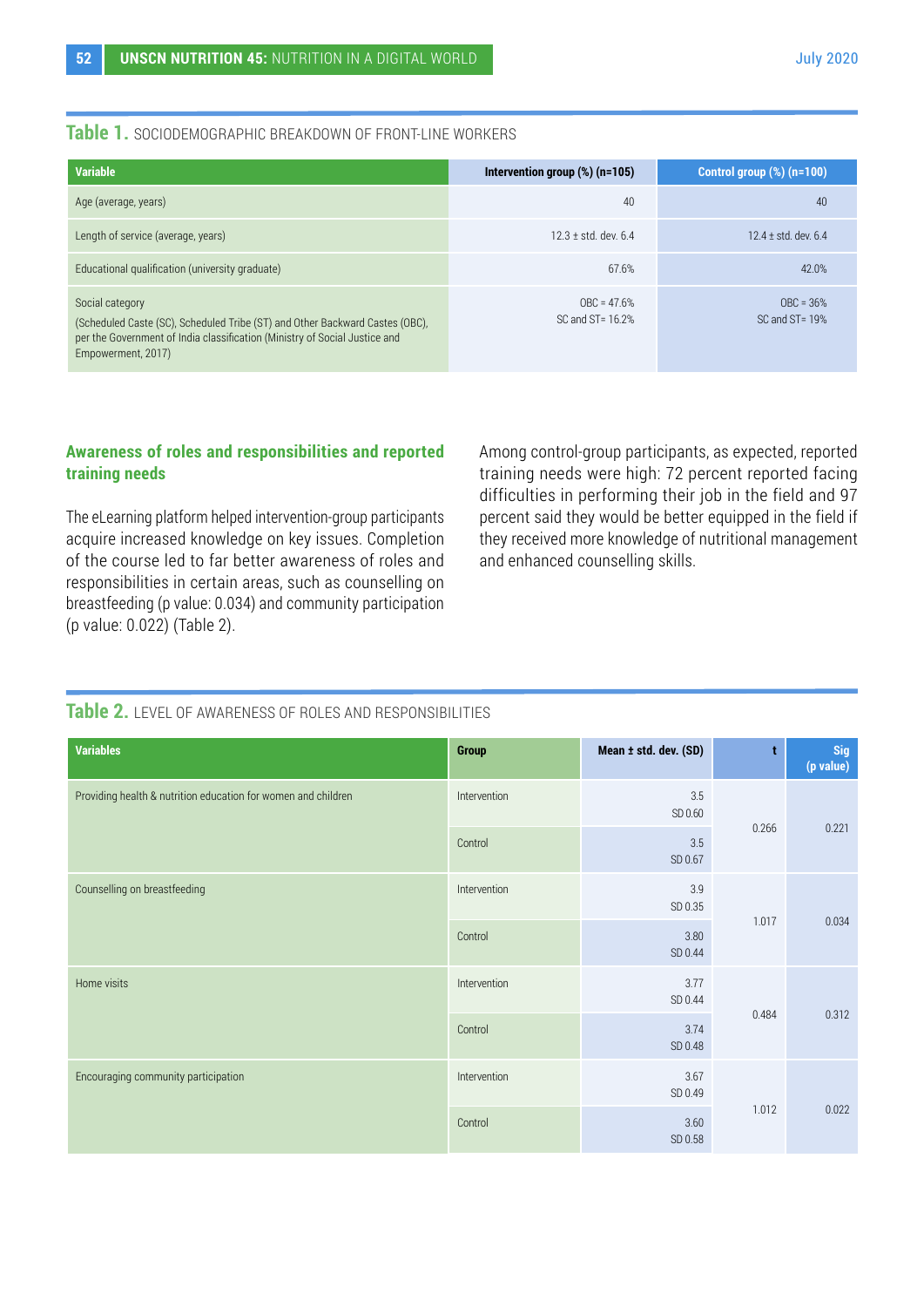#### **Perceived effects of the eLearning course**

#### **Content, language and visuals**

Most AWWs and their supervisors agreed that the content of the eLearning platform was comprehensive, systematic and in line with their roles and responsibilities. Sixty-four percent said the information provided on the platform went into greater detail than classroom training. Ninety-two percent of the participants said the content was easily understood and 99 percent said the language was comprehensible. Ninety-eight percent of the intervention group said the videos and graphics were locally apt, culturally appropriate and relatable. According to one focus-group participant:

*"I felt good when I took the training. I felt that I have understood everything, and I have gained good amount of experience about what I am supposed to do, that in the morning which house am I supposed to visit. Basically, I also understood what kind of counselling should be given to women."* (AWW, Hoshangabad district)

### **Enhancement of knowledge and counselling skills through eLearning**

More than 65 percent of AWWs reported that they had acquired nutrition knowledge and counselling skills in all key areas, such as effectively delivering messages on infant and young child feeding practices, nutritious and diverse food preparation and hygiene practices, growth monitoring, behavioural change at household level, and strategies and techniques to mobilize community participation (Table 3). They also said they had acquired soft skills, such as the effective use of IEC materials, asking open-ended questions, greeting family, empathy for mothers in different contexts, etc. These skills are the primary responsibilities of AWWs. Overall, the participants rated the eLearning training very highly, with 42 percent ranking it as "good" and 53 percent declaring it "excellent".

| <b>Skill</b>                                                                                                                      | $\mathbf{n}$ | <b>Level acquired</b>      | % (n)         |
|-----------------------------------------------------------------------------------------------------------------------------------|--------------|----------------------------|---------------|
| Effectively deliver messages on early initiation of breastfeeding during home visit                                               |              | Little to none             | $10.78(n=11)$ |
|                                                                                                                                   | 102          | Moderate                   | $21.56(n=22)$ |
|                                                                                                                                   |              | Sufficient and significant | $67.64(n=69)$ |
| Effectively deliver messages for social behaviour change communication                                                            | 102          | Little to none             | $7.84(n=8)$   |
|                                                                                                                                   |              | Moderate                   | $13.72(n=14)$ |
|                                                                                                                                   |              | Sufficient and significant | 78.42 (n=80)  |
| Mobilize community participation to create awareness of the importance of                                                         | 100          | Little to none             | $8(n=8)$      |
| nutrition-related schemes                                                                                                         |              | Moderate                   | $17(n=17)$    |
|                                                                                                                                   |              | Sufficient and significant | $75(n=75)$    |
| Give oral presentations confidently and convincingly to mothers about Integrated<br>Child Development Services programme benefits | 100          | Little to none             | $7(n=7)$      |
|                                                                                                                                   |              | Moderate                   | $13(n=13)$    |
|                                                                                                                                   |              | Sufficient and significant | $80(n=80)$    |

## **Table 3.** COUNSELLING SKILLS ACQUIRED BY SAMPLE-GROUP PARTICIPANTS

Most of the AWWs and supervisors said the eLearning content enhanced their skills, especially with regard to growth monitoring and plotting. In a focus-group discussion, several participants noted that the practical demonstrations of height and weight measurements in course videos were very informative and had increased their knowledge.

"*I did the first module on growth monitoring and, in that, I could revise several topics. Generally, we leave some sections/ topics, or we don't remember them, but these modules allowed us to revise our knowledge from the beginning*." (Focus-group discussion participant, Hoshangabad)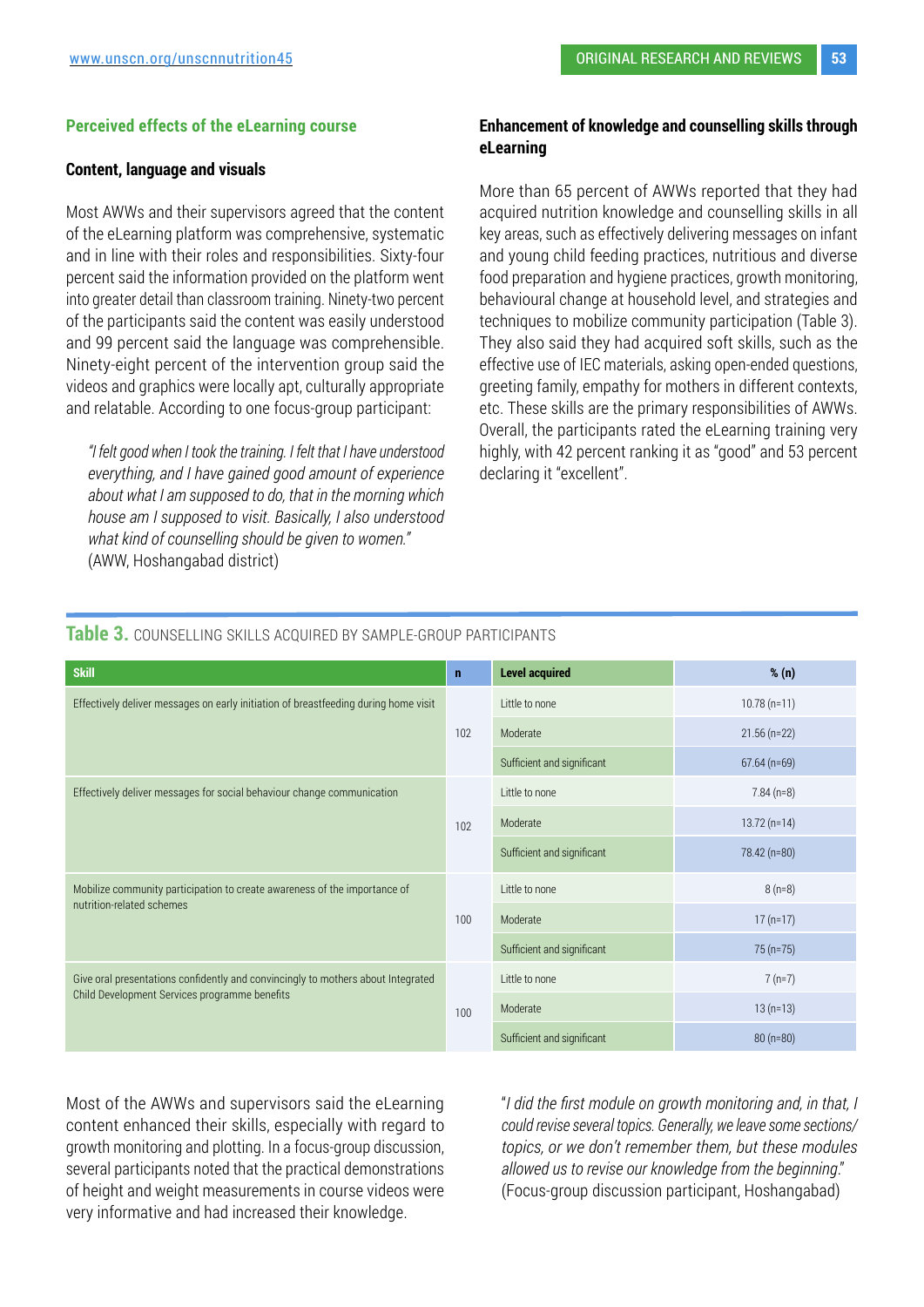The participants found the IEC module quite useful in building their counselling skills. They agreed that such modules enhanced their personality and gave them the necessary skills to talk confidently with beneficiaries.

In the control group, several gaps were identified in terms of knowledge and counselling skills. Control-group participants cited knowledge and skills deficits when it came to microand macronutrients, counselling techniques using different IEC tools – only 43 percent and 56 percent reported having sufficient knowledge, respectively. Intervention-group participants suggested that topics such as the health management of adolescent girls and the counselling of men and women in the family, especially with regard to nutrition rehabilitation-centre admissions for malnourished children and the appropriate way of using a standometer and pedometer, should be included on the eLearning training platform.

#### **User-friendliness of the eLearning platform**

Most intervention-group participants described progression from one module to another, the Hindi voice-over and the login system as user-friendly, though 42 percent reported difficulties with login.

After completing each module, the AWWs answered questions to assess their learning. The respondents felt this was a useful feature. One AWW said it helped her to identify topics where she needed to boost her knowledge or revise:

*"Because I liked solving the questions in the modules and in case my answers were wrong, I could realize where all I was making mistakes and it made us aware about our weakness."*  (Anganwadi worker, Hoshangabad)

In terms of mobile-phone use generally, it was found that 98 percent of the intervention group and 95 percent of the control group could use some, most or all functions. Only 2 percent of the intervention group and 5 percent of the control group could not use the phone by themselves. However, frontline workers in the intervention group reported seeking help from a family member to access the platform and learn from it. The eLearning platform was reported to be easy to manoeuvre for most of the intervention-group AWWs and their supervisors in Shivpuri district during focus-group discussions, as they had been working with mobile technology for the previous two years. The government had also given them a month-long general computer training course. However, their familiarity with the features of the eLearning system was limited to modules and assessment questions, so further reinforcement on the platform is needed to ensure the AWWs retain the content.

#### **Issues with implementation**

The supervisors mentioned that orientation on the eLearning programme was provided to them just once in April/ May 2019 and that an intensive orientation programme would have helped them to become more familiar with the platform. Furthermore, the central government held a seven-hour classroom refresher course for AWWs and their supervisors during data collection. They compared this monthly course with the one-day eLearning orientation that had taken place in April/May 2019 and found the monthly hand-holding support to be more helpful. Moreover, a local training agency had been hired by the DWCD to conduct the district-level eLearning orientation across Madhya Pradesh in April/May 2019, but the study participants did not perceive this local agency to be conducting the orientation on its behalf.

Sixty-two percent of the intervention group and 69 percent of control-group participants reported good network connectivity at their place of residence. Sixteen percent of the intervention group and 7 percent of the control group said there was no internet connectivity at the local health centre. Apparently, it was not communicated effectively that the eLearning training was available offline. Many participants reported having experienced technical difficulties, ranging from problems with sound and video and internet connectivity to a few incorrect answers to the questions (due to a technical error, resolved after pilot-testing). Most AWWs and their supervisors were not aware of the feedback feature in the platform to give their suggestions for improvements.

Five percent of the intervention group and 8 percent of control-group participants did not possess a smartphone. Intervention-group participants who did not have a smartphone completed the programme using the mobile phone of a relative or front-line co-worker.

Furthermore, there was an assumption among interventiongroup participants that they had a limited time in which to complete modules and assessment questions, highlighting the need for better communication with participants.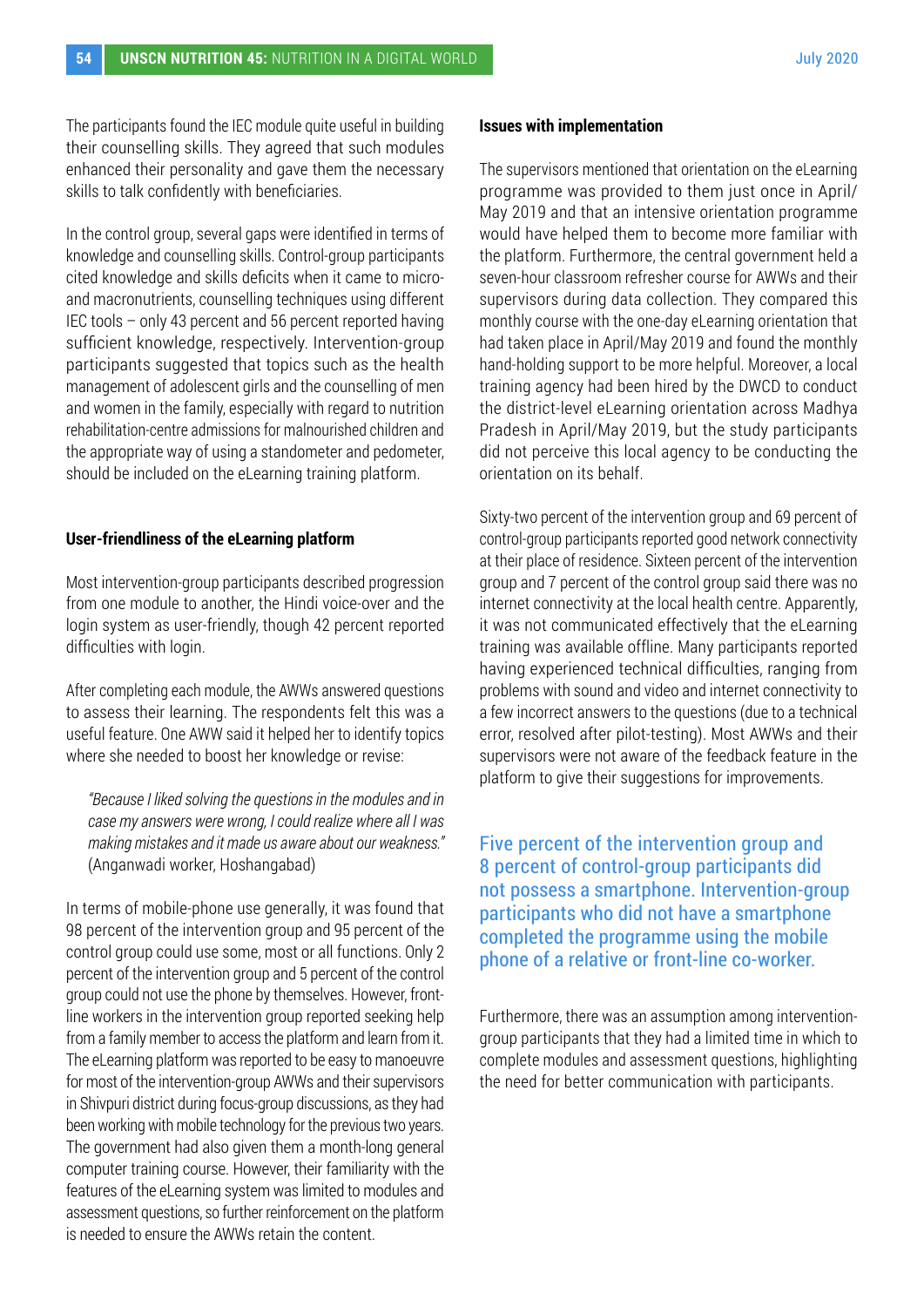#### **Preference for eLearning over classroom training**

Sixty-five percent of participants said it took them less effort to learn using the eLearning platform, while 61 percent said they acquired more knowledge and skills than in other training programmes. Sixty-five percent of participants said they preferred eLearning to other modes of training.

Seventy-two percent of control-group participants said the eLearning platform would be more convenient and useful for front-line workers. Sixty percent of the control group considered it to be greatly beneficial and 14 percent said it was beneficial to some extent. Ninety-two percent of control-group participants expressed interest in undergoing the eLearning training. The remaining 8 percent of controlgroup participants considered existing training programmes sufficient and were not confident about training through eLearning.

## DISCUSSION AND **CONCLUSION**

The purpose of the eLearning training platform is to offer AWWs and their supervisors standardized training to enhance their counselling skills, so as to promote good nutrition practices among mothers, not to replace classroom training.

The study showed that the eLearning course could fill a capacity-building gap and enhance the knowledge and skills of front-line workers, as the content and language were found to be comprehensive, systematic and beneficial to participants, helping them to fulfil their roles and responsibilities at village level. The content of the eLearning training was appreciated by the learners, as it was visual and local-scenario based. The information provided on the eLearning platform was deemed to be more detailed than that received in classroom training. It can be easily used to enhance both the knowledge and skills of front-line workers.

In terms of challenges to rollout and long-term implementation, the study's findings indicate that there is still a need to systematically address implementation gaps, especially communication at the last mile. For instance, the eLearning platform has a live dashboard with a feedback mechanism, but it needs to be better promoted and used. Logistical implementation challenges need to be discussed with the DWCD for a smooth scale-up. This includes internet connectivity and the availability of smartphones for AWWs from the government. It is also important to address the motivational role of supervisors in supporting AWWs to use the platform and disseminate the correct information. For instance, there was an instance of incorrect information is being circulated by supervisors to motivate AWWs to register and complete the eLearning course within a given period of time.

So far, a local training agency has organized one orientation programme in each of the 52 districts of Madhya Pradesh on behalf of the DWCD. Even though these courses were conducted on government premises (which provided the necessary infrastructure, such as computers and internet connectivity), supervisors said the orientation infrastructure did not sufficiently meet training requirements. It is, therefore, recommended that further orientation courses be conducted for supervisors and that a user-friendly manual be provided to encourage efficient use of the eLearning platform. Another important lesson for eLearning training was that orientation programmes should be carried out more frequently, directly by government officials and in a coordinated way to avoid duplication of effort and confusion.

While digital technology continues to gain momentum, there are challenges that still need to be addressed. This applies, too, to the eLearning platform for AWWs and their supervisors.

The findings of this study suggest that the platform has excellent potential for upscaling to meet the training needs of front-line workers across India. It provides an opportunity to train front-line workers with a minimum of resource mobilization and to ensure quality training through a medium that front-line workers find interesting. Useful next steps could include the creation of a knowledge-sharing system and improvements to the grievance-redressal mechanism for front-line workers and their supervisors. A further study on operational feasibility would support the upscaling of the eLearning platform.